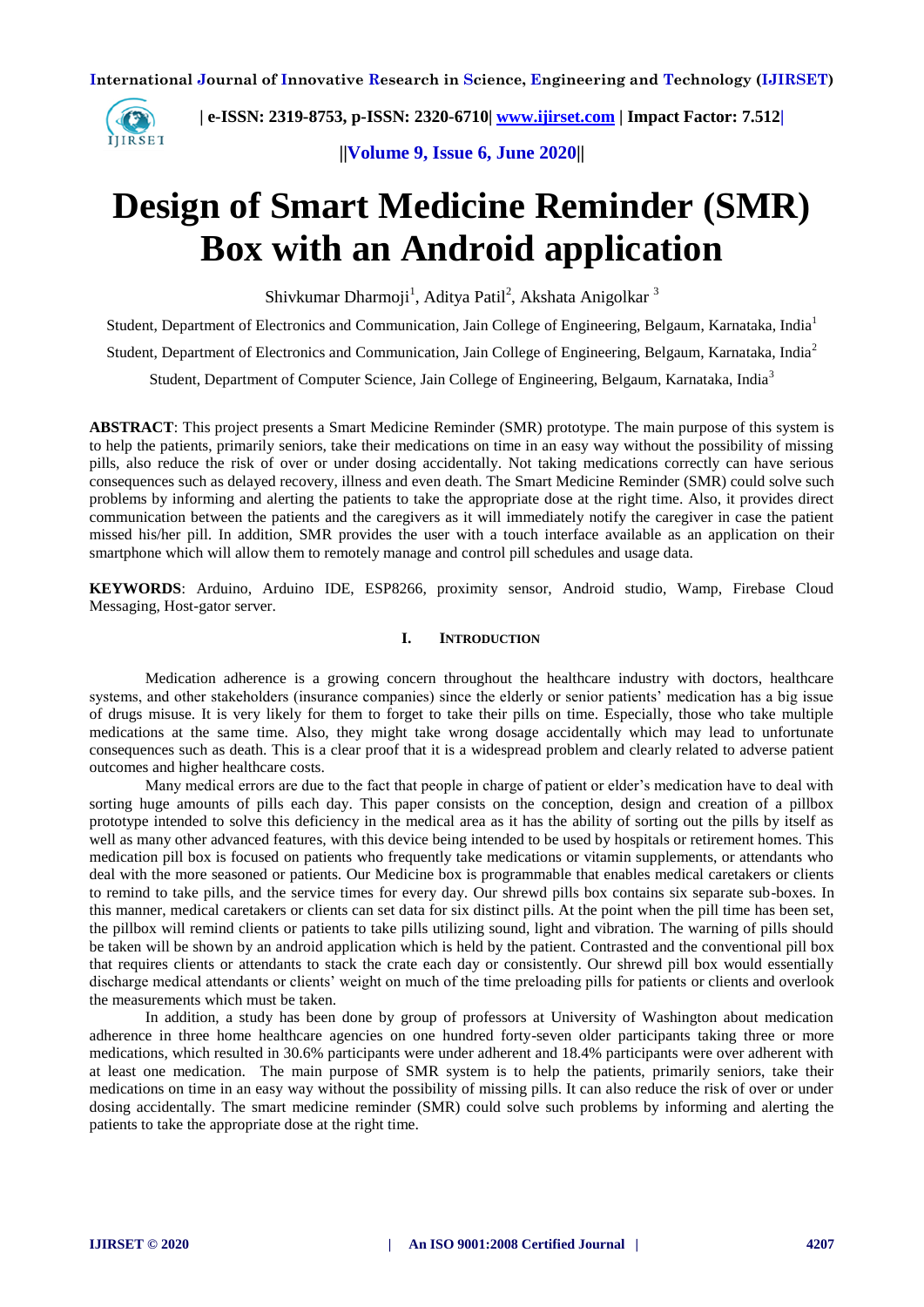

 **| e-ISSN: 2319-8753, p-ISSN: 2320-6710| [www.ijirset.com](http://www.ijirset.com/) | Impact Factor: 7.512|**

# **||Volume 9, Issue 6, June 2020||**

#### **II. EXISTING SYSTEM**

To state a few: -

- An electronic pill dispenser realized using pic microcontroller with keyboard and an LCD that lets the user schedule his/her pills manually on a plate. It dispenses the pills and generates an audio alarm to alert the patient. Also, an SMS is sent to the caregiver phone number in case the pill wasn't taken.
- A pill dispenser was created using a combination of infrared sensors and Arduino microcontroller with alarm system to help the patients take their pills at the correct time. The alarm system was implemented using a popup notification on smartphone.
- Another pill dispenser that is created using Arduino microcontroller that dispenses only one pill at a time to prevent overdose. Then it notifies the user via SMS that the pill is ready to be taken. Also, it was connected to an android application that is used by the caretaker to edit the dates and times of the pills to be dispensed.

#### **III. PROPOSED SYSTEM**

The proposed SMR system takes the idea of automated dispenser to the next level as it has some functionalities that are not included in any other automated dispensers. An account is provided for each patient and no one else can access it except the patient and the caregiver if the credentials were provided to him/her. Also, some statistics are provided about the pills taken with their alarms and the already existing ones. Online database of the users, pills and their alarms are also a great feature that helped in the design of the project. The pills can be edited and created using an android application remotely through smartphones**.**



Fg.1: Basic design of the SMR prototype

#### **IV. MOTIVATION**

There can be a lot of individuals out there who need constant help may it be our elderly people, family members, the ones who have special needs. Elders are more affected by the timing of taking a certain drug than others, in order to prevent any dysfunction or illness timing is a must. But as with aging comes poor eye sight and poor memory, what if the patient has a dementia like Alzheimer. Some people may forget to take the medicines at the correct time and can forget the medicines which they have to take. In order to eliminate the factors of always needed observation like nurses or taking a risk of a missed dose, we had to find an easy, portable and efficient solution. Pill boxes already exist but most of them are either has limited use, doesn't fit for elder ages or even has a big size that makes it not suitable to take it with you anywhere. In order to make a really useful smart pillbox it had to be easily integrated with the recent sweeping smart technologies. While at the same time it had be fit for the elders and their limited knowledge and experience to implement the ease of use. Size and portability were also an important fact that we had to keep in mind.

- To come up with an Innovative idea that can be helpful for society.
- Medicines help us to cure the diseases.

.

- There are ample reasons for not taking medicines some listed in graph.
- Main Reason for not taking medicine is that they forget.
- Some of the few other reasons are shown in the graph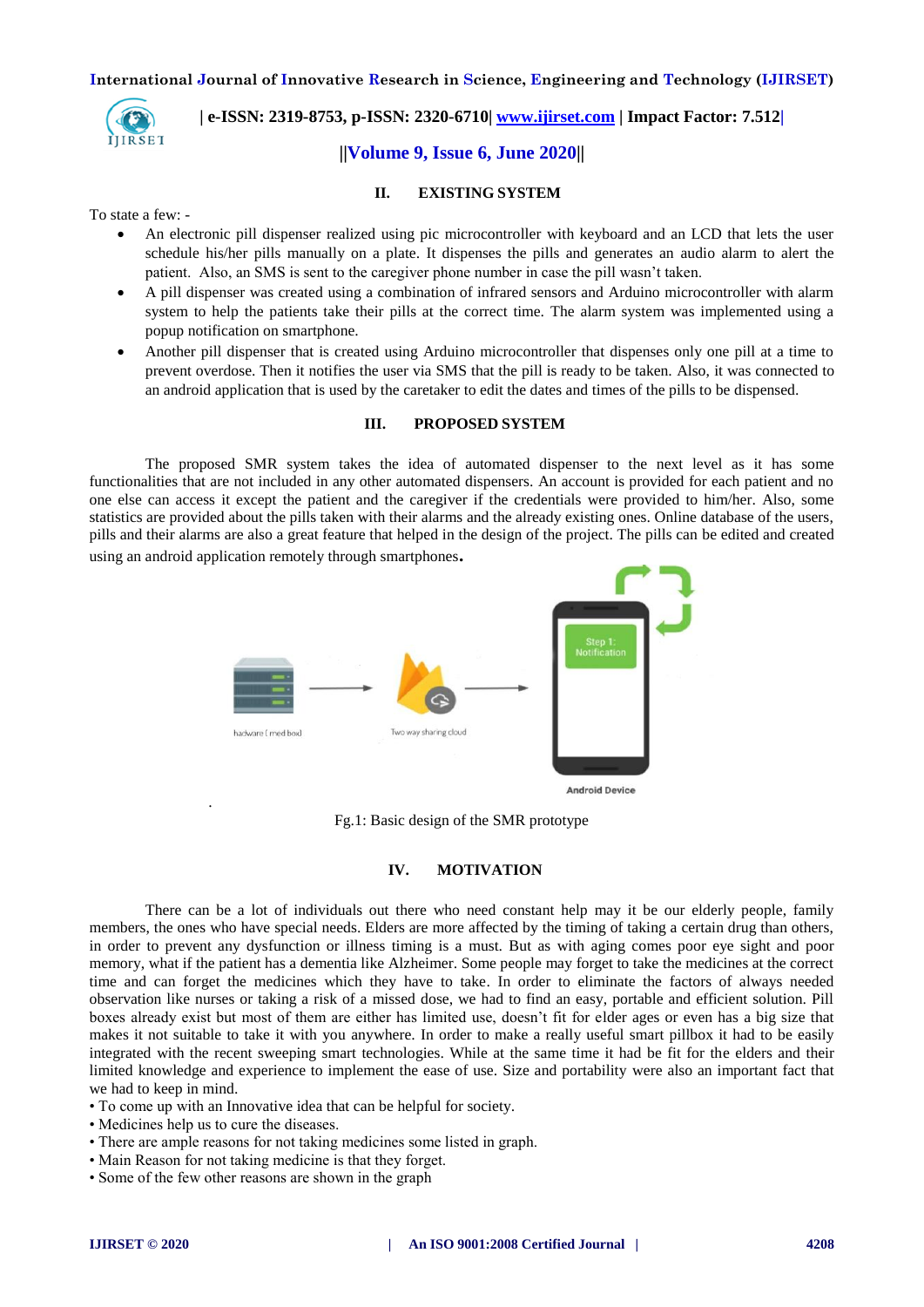

 **| e-ISSN: 2319-8753, p-ISSN: 2320-6710| [www.ijirset.com](http://www.ijirset.com/) | Impact Factor: 7.512|**

# **||Volume 9, Issue 6, June 2020||**

#### **V. PROBLEM STATEMENT**

There can be a lot of individuals who need constant help such as elderly people, family members are affected by the timing of talking a certain drug, in order to prevent any dysfunction or illness timing is must.

As pills have taken such an important role in everyday life there has been the past years an increase in the number of medical neglect cases related to incorrect medication given to patients, such as the case of the nurse who gave a patient a paralytic instead of an antacid that was prescribed by the doctor, causing the patient's death . After seeing so many of these cases it is evidently crucial that the correct pill is taken by the correct person at the correct time, otherwise taking an incorrect one or not taking one at all may expose the patient to several dangerous situations, ranging from mild health issues up to death.



#### **VI. FLOWCHART**

#### **VII. PROJECT REQUIREMENTS & SPECIFICATIONS**

#### **1 HARDWARE COMPONENTS**

#### **1.1. Arduino**

- The Arduino Uno is an open-source microcontroller board.
- Arduino is an open-source electronics platform based on easy-to-use hardware and software. Arduino boards are able to read inputs - light on a sensor.
- Arduino can read both analog and digital signal.
- Arduino in our project is used as a controller to process the data received from the sensor and sync it to the esp8266 to send data to the cloud server.
- The user writes the Arduino code in the IDE, then uploads it to the microcontroller which executes the code, interacting with inputs and gives outputs.

#### **1.2. ESP8266 to connect to server:**

- In our project esp8266 works as a node of connection between Arduino and cloud server.
- The ESP8266 can be controlled from your local Wi-Fi network or from the internet (after port forwarding). The module can be programmed using an Arduino/USB-to-TTL converter through the serial pins (RX-TX).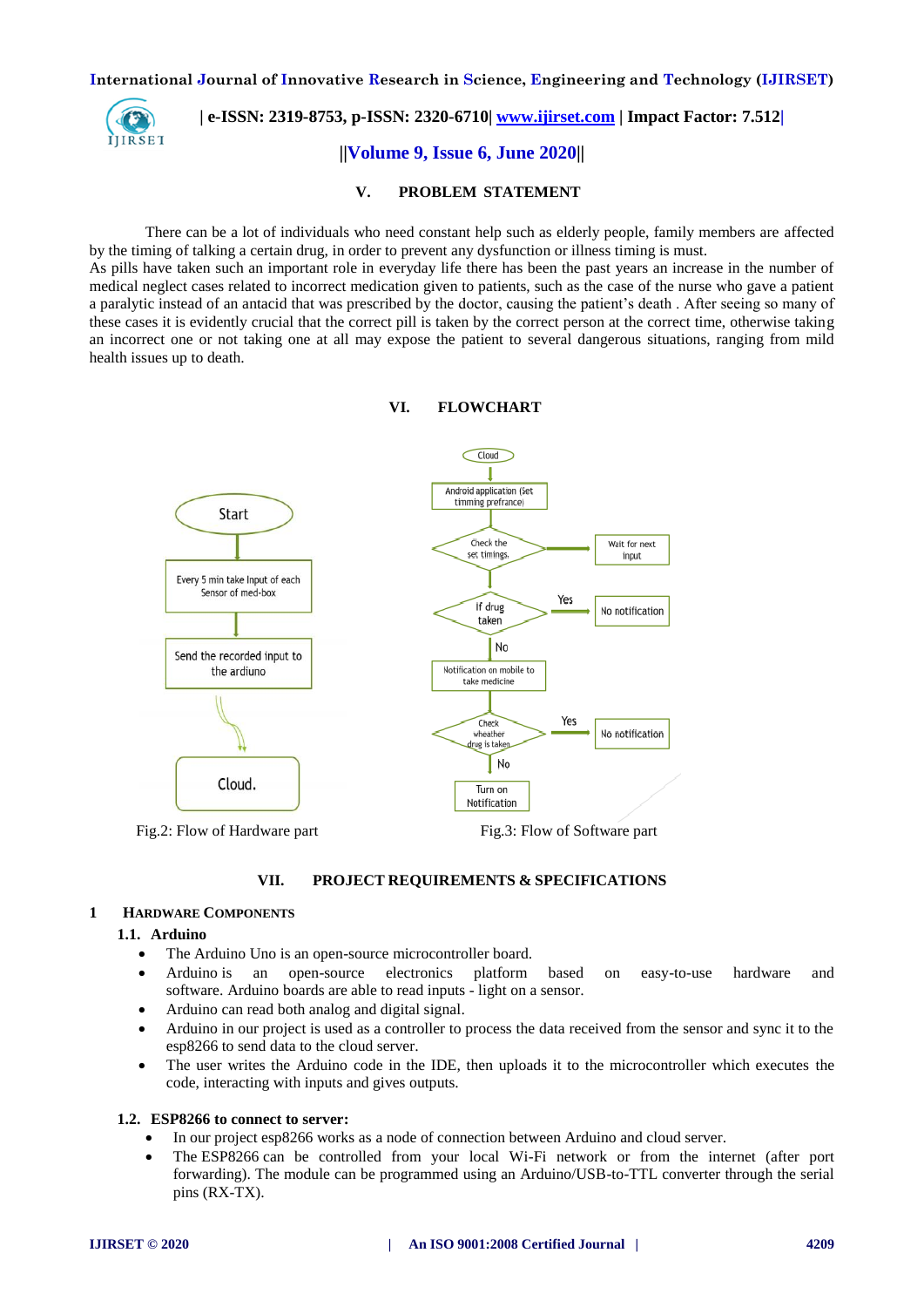

 **| e-ISSN: 2319-8753, p-ISSN: 2320-6710| [www.ijirset.com](http://www.ijirset.com/) | Impact Factor: 7.512|**

# **||Volume 9, Issue 6, June 2020||**

- In place of SSID, type the name of your Wi-Fi Network and in place of PASSWORD, type the network password. Within few seconds, we will get a confirmation response as WIFI Connected.
- Esp8266 is mounted on Arduino.

## **1.3. Infrared Sensor:**

- IR sensors are highly susceptible to ambient light and the IR sensor on this sensor is suitably covered to reduce effect of ambient light on the sensor. The on-board potentiometer should be used to calibrate the sensor.
- An infrared light emitting diode (IR LED) emits light of Infrared range 700 nanometres (nm) to 1 mm. This light is not visible by naked eyes but can be seen by a camera (that is why these are also used in night vision cameras). A photo diode gives response in term of change in resistance when light falls on it. An IR LED and a Photo diode are used in a combination for proximity and colour detection. An IR LED (transmitter) emits IR light, that light gets reflected by the object, the reflected light is received by an IR receiver (Photo Diode). Amount of reflection and reception varies with the distance. This difference causes to change in input voltage through IR input. This variation in input voltage is used for proximity detection.

# **2. SOFTWARE REQUIREMENT:**

## **2.1. Android studio**:

- Android Studio is the official integrated development environment for Google's Android operating system, built on JetBrains' IntelliJ IDEA software and designed specifically for Android development. It is available for download on Windows, macOS and Linux based operating systems
- License: Freeware +Source code Operating system: Windows, macOS, Linux, Chrome OS Developed by: Google, JetBrains Written in: Java, Kotlin, C++.
- Android Studio is the official Integrated Development Environment (IDE) for Android app development, based on IntelliJ IDEA. On top of IntelliJ's powerful code editor and developer tools, Android Studio offers even more features that enhance your productivity when building Android apps.
- In our project we havebuilt the android application with the help of Android studio. This android application fetches data from the cloud and checks whether the notification show be given or not.

## **2.2. Wamp:**

- WAMP is sometimes used as an abbreviated name for the software stack Windows, Apache, MySQL, PHP. It is derived from LAMP which stands for Linux, Apache, MySQL, and PHP.
- As the name implies, while LAMP is used on Linux servers, WAMP is used on Windows servers. Because WordPress isn't usually installed on Windows Servers, WAMP has become popular among developers as a method of installing WordPress on their personal computers.
- The "A" in WAMP stands for Apache. Apache is server software that is used to serve webpages. Whenever someone types in your WordPress website's URL, Apache is the software that "serves" your WordPress site.
- The "M" in WAMP stands for MySQL. MySQL is a database management system. It's job in the software stack is to store all of your website's content, user profiles, comments, etc.
- WAMP software stack can be downloaded from wampserver project's download page. For Microsoft windows users, it comes in an easy installation package with a control panel. Launching the WAMP manager control panel starts Apache, PHP and MySQL web services on the local computer
- WAMP and other software stacks with similar names and features are a good way to develop websites on a local machine without transferring the files to a live website. Theme designers and developers prefer to have this because it speeds up their development time.

## **2.3. Firebase Cloud Messaging:**

- Firebase Cloud Messaging (FCM) is a cross-platform messaging solution that lets you reliably send messages at no cost. Using FCM.you can notify a client app that new email or other data is available to sync. You can send notification messages to drive user re-engagement and retention. For use cases such as instant messaging, a message can transfer a payload of up to 4KB to a client app.
- Send notification messages or data messages Send notification messages that are displayed to your user. Or send data messages and determine completely what happens in your application code. See Message types.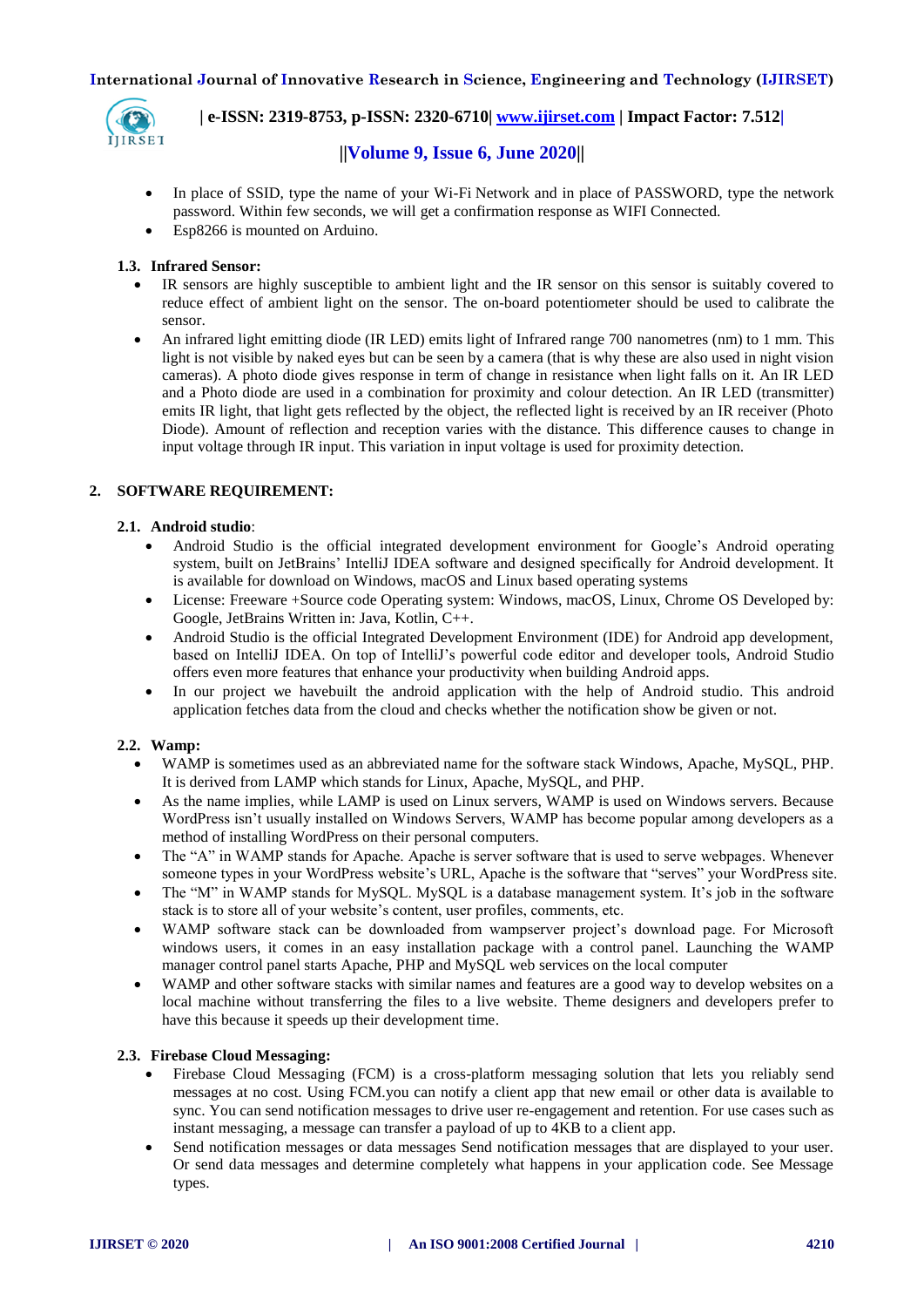

# **| e-ISSN: 2319-8753, p-ISSN: 2320-6710| [www.ijirset.com](http://www.ijirset.com/) | Impact Factor: 7.512|**

# **||Volume 9, Issue 6, June 2020||**

- Versatile message targeting Distribute messages to your client app in any of 3 ways— to single devices, to groups of devices, or to devices subscribed to topics.
- Send messages from client apps Send acknowledgments, chats, and other messages from devices back to your server over FCM's reliable and battery-efficient connection channel
- How does it work: An FCM implementation includes two main components for sending and receiving: A trusted environment such as Cloud Functions for Firebase or an app server on which to build, target, and sendmessages. An iOS, Android, or web (JavaScript) client app that receives messages via the corresponding platform-specific transport service. You can send messages via the Firebase Admin SDK or the FCM server protocols. For testing or for sending marketing or engagement messages with powerful built-in targeting and analytics, you can also use the Notifications composer.

## **2.4. SMSAPI GATEWAY**:

- SMSAPI GATEWAY SMS API gateway is a comprehensive free SMS platform (gateway) offering single window ad-free SMS and API solutions to corporate and entrepreneurs.
- SMS Gateway is an HTTP (HyperText Transfer Protocol) connectivity that serves Internet content to mobile subscribers via short messaging service (SMS).
- The SMS Gateway connects to an SMSC (Short Message Service Centre) on one side and connects to applications on the Internet on the other side. The SMS gateway functions as a "gateway" between the network carrier and the user who send the information through internet.
- The mobile sets are now days used most widely and very commonly. The SMS can be sent to any mobile user of any service provider with no or a minimum charge.
- This system is designed using a GSM modem. The GSM modem is configured as a receiver which sends the SMS to a computer after receiving it completely
- The SMS sent by the user is written in a particular format. The computer receives the message and decodes it and identifies the task to be done. Accordingly, the computer send request to the SMS gateway insisting it to send massages to set of users which satisfies a given condition.
- In this way the devices connected to the controller is operated through an SMS. The advantage of SMS based control is as follows,

-This is cheaper and the SMS can be retained in the network even though the network is busy for some time.

-The SMS can be written through internet without any cost.

## **2.5. HOSTGATOR SERVER**:

- Web server can refer to either the hardware (the computer) or the software (the computer application) that helps to deliver Web content that can be accessed through the Internet.
- The most common use of web servers is to host websites, but there are other uses such as gaming, data storage or running enterprise applications.
- A Web server is a program that, using the client/server model and the World Wide Web's Hypertext Transfer Protocol (HTTP), serves the files that form Web pages to Web users (whose computers contain HTTP clients that forward their requests).
- Every computer on the Internet that contains a Web site must have a Web server program. Two leading Web servers are Apache, the most widely-installed Web server, and Microsoft's Internet Information Server (IIS). Other Web servers include Novell's Web Server for users of its NetWare operating system and IBM's family of Lotus Domino servers, primarily for IBM's OS/390 and AS/400 customers.
- Web servers often come as part of a larger package of Internet- and intranet-related programs for serving email, downloading requests for File Transfer Protocol (FTP) files, and building and publishing Web pages. Considerations in choosing a Web DEPT OF ECE, JCE BELGAUM 13 Multi-Face Recognition Based Attendance System server include how well it works with the operating system and other servers, its ability to handle server-side programming, security characteristics, and publishing, search engine, and site building tools that may come with it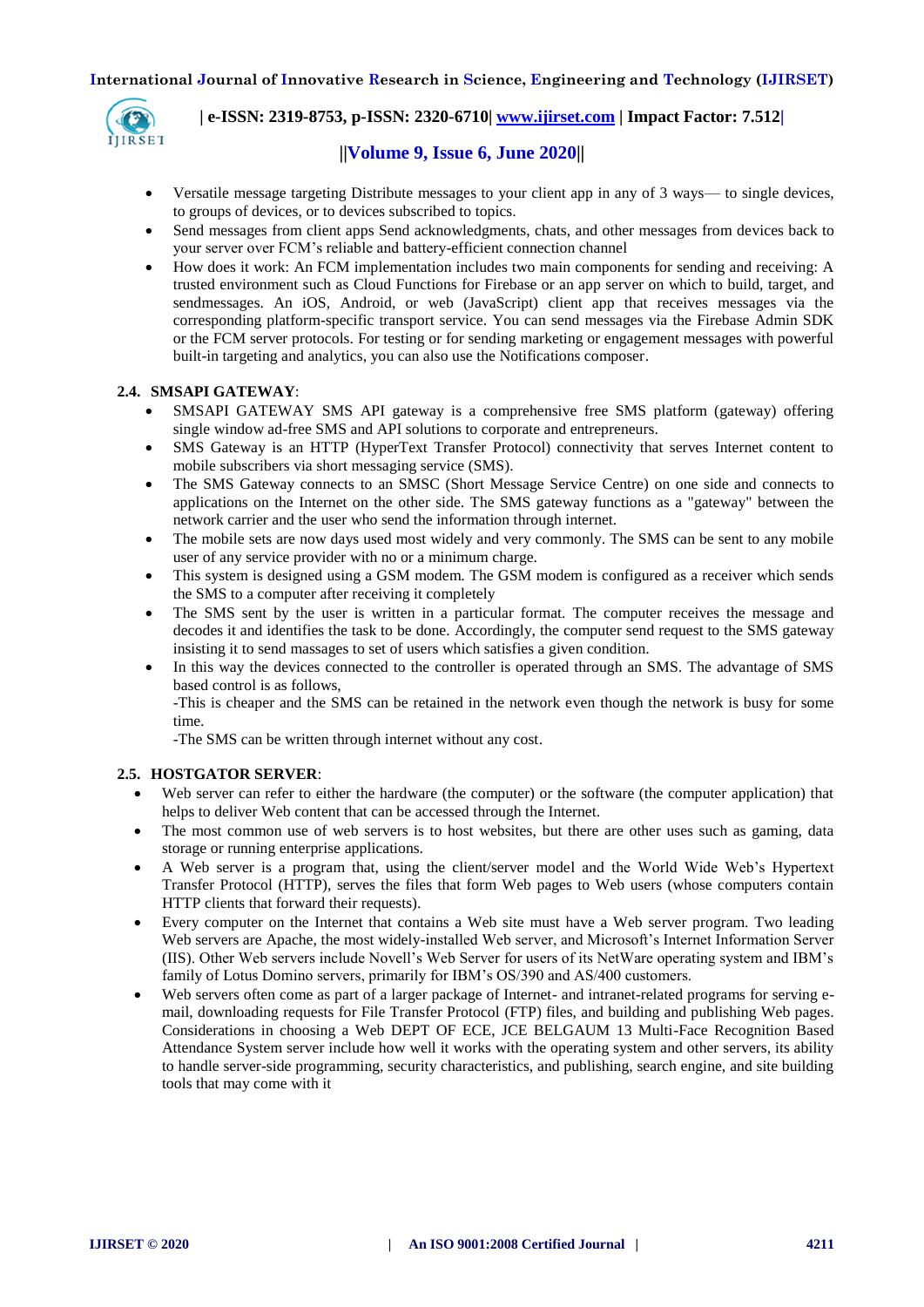

 **| e-ISSN: 2319-8753, p-ISSN: 2320-6710| [www.ijirset.com](http://www.ijirset.com/) | Impact Factor: 7.512|**

**||Volume 9, Issue 6, June 2020||** 

**VIII. WORKING PROCESS**

#### **1. HARDWARE WORKING PROCESS**





Fig.3: Over view of the hardware device Fig.4: Close view how IR sensor is placed

The above figures show the over view and connection of the hardware part of the smart medicine reminder prototype.Here the IR sensor placed in the cardboard is used to detect whether the medicine is taken by the user or patient with the help of infrared rays. This data is passed on to the Arduino board through the IR module. Then the data is processed in the Arduino in accordance with the code uploaded in it with the help of Arduino IDE. As Arduino do not come up with the inbuilt Wi-Fi module an ESP8266 is mounted in the Arduino and connect to TX-RX pin. With help of this esp8266 data is sent to the cloud server. This is mechanism of the hardware to the cloud(fig.3)

#### **2. CREATING CLOUD**

For this project we have purchased a cloud server from HOSTGATOR and choose the "Baby cloud" plan which provides unmetered SSD disk space and 4GB RAM with 4 Cores and free SSL certificate. The web page for the project is done on Wamp server. Wamp operates on Windows operating system. It is also used to create and manage the data base (Baby Cloud). We have designed the web pages using the html and PHP.

| 立 网<br>0 Not secure 162,215,241,24:2082/cosess9284960036/3rdoarty/phoMvAdmin/sol.php?server=18db=digit2wg mdispenser8ctable=pills8.pos=0<br>c                                                                                                                                                                                                                                                                                                                                                                                                                                                                                                                                                                                                                                                                                                                                                                                                                                                                                                                                                                                                                                                                                                                                                                                                                                                                                                                                                                                                                                                                                                                                                    | e :<br>$\bullet$<br>C 1 162.215.241.24.2032/cpsess9284960036/3rdparty/php<br>$\leftarrow$ $\rightarrow$                                                                                                                                                                                                                                                                                                                                                                                                                                                                                                                                                                                                                                                                                                                                                                                                                                                                                         |
|--------------------------------------------------------------------------------------------------------------------------------------------------------------------------------------------------------------------------------------------------------------------------------------------------------------------------------------------------------------------------------------------------------------------------------------------------------------------------------------------------------------------------------------------------------------------------------------------------------------------------------------------------------------------------------------------------------------------------------------------------------------------------------------------------------------------------------------------------------------------------------------------------------------------------------------------------------------------------------------------------------------------------------------------------------------------------------------------------------------------------------------------------------------------------------------------------------------------------------------------------------------------------------------------------------------------------------------------------------------------------------------------------------------------------------------------------------------------------------------------------------------------------------------------------------------------------------------------------------------------------------------------------------------------------------------------------|-------------------------------------------------------------------------------------------------------------------------------------------------------------------------------------------------------------------------------------------------------------------------------------------------------------------------------------------------------------------------------------------------------------------------------------------------------------------------------------------------------------------------------------------------------------------------------------------------------------------------------------------------------------------------------------------------------------------------------------------------------------------------------------------------------------------------------------------------------------------------------------------------------------------------------------------------------------------------------------------------|
| <b>Q</b> Restinguramalusi, (R) Install Windows 7 E. @ Mattab - Sound (&., C) Dynamic Time War. 4 Restwar to concor. (3) Android Tutorials f., (B) Creating a penetic.<br>HE Apos                                                                                                                                                                                                                                                                                                                                                                                                                                                                                                                                                                                                                                                                                                                                                                                                                                                                                                                                                                                                                                                                                                                                                                                                                                                                                                                                                                                                                                                                                                                 | » <b>Il</b> Other bookmarks<br>E Apps <sup>8</sup> Rechost creatistic (R) Install Windows 7.5. @ Matteb-Sound (8., C)                                                                                                                                                                                                                                                                                                                                                                                                                                                                                                                                                                                                                                                                                                                                                                                                                                                                           |
| of Sover localiset 3305 » @ Batabase digit2eq morgenese » @ Table: pilit<br>phpMyAdmin<br>Browse / Structure J. SQL 4, Search 34 Insert 4 Export 4 Import / Operations 35 Triggers<br>$A \oplus C \oplus C$<br>Recent Executes<br>√ Showing rous 0 - 2 (3 tstal, Quary took 0,0005 seconds.)<br>ELE dgt2wg 2019complaintsys<br>secret + mov "ptills"<br>dol2+o 2019sessetem<br>digizing agrediction<br>Profileg [Edit Inline] [Edit] [ Explain SQL] [ Create PHP code ] [ Refresh]<br>ELE digit2eg_aimbot<br>dol2eg alumni<br>Show all Number of rows: 25 *<br>Filter mos: Search this table<br>Sort by key: None<br>digi2eg bczcomplaintsys202<br>E-C dgt2eg bcabD120<br>+ Options<br>$\sqrt{1}$<br>v id pills name pills compartment<br>pils shift pils tining<br>registered date<br>digit2eg centresystem2020<br>El 2 Edit Bi Cepy @ Delete 3 de<br>digit2eg_opeol<br>2020-04-05 11:35:05<br>2239<br>moming<br>EL dol2eo esplest<br><b>B</b> 2 Edit Se Cepy @ Delete 4 efect<br>2020-04-05 12:03:23<br>22:39<br>moming<br>Bill digt2eg fonce<br>El <b>PEdi Sé Copy @ Delete</b> 5 ewal<br>22:39<br>2020-04-05 12:11:05<br>moming<br>EL dgt2+g_bavam<br>Gill dgl2eg mdspenser<br>1 El Check al With palected: PEdit \$4 Copy @ Dolete @ Export<br><b>MA</b> New<br><b>Biofists</b><br><b>B.Muses</b><br>El Show all   Number of rows: 25 Y<br>Filter rows: Search this table<br>Sort by key: None<br>digit2eg medichatbet<br>B-III dol2eg mportal<br>Query results operations<br>dol2eg nisatninp2020<br>C Print 34 Copy to clipboard (2) Export (6) Display chart (3) Create view<br>dgl2eg_pecommerce2019<br>B-C digit2eg petroloys<br>dol2+g pertainm<br>Hill dgl2eg grodele<br>v B Console | 0 <sub>x</sub><br>12 Seven loadbed 3005 x 10 Malays (fight)<br>phpMyAdmin<br>M Structure 3 SQL 4 Search 6 1<br>0.9096<br>Recent Farontes<br>Filters<br>49<br>Bill dgi2ug bats12020<br>Containing the toold:<br>digit2ug certrysystem2020<br>Table - Action<br>dgiving cool<br>dgl2vg esplest<br>the III Browse (at Structure (ig 5<br><b>Ellipills</b><br><b>E. dollar force</b><br>me in Browse in Structure in §<br>users:<br>digiting bayers<br><b>2tables</b> Sum<br>dgl2ug indsperser<br>$\Box$ New<br>1 <b>Chock all</b><br>With selected<br><b>Elizabets</b><br><b>Wind users</b><br><b>G</b> Print & Data dictionary<br>digiting medichatbot<br>Create table<br><b>E-Il dgl2vg mpotal</b><br>digit2ug nisaminp/2020<br>Name:<br>dgiving pecommerce2019<br>E-II dol2vn petrdsys<br>dgi2vg cetalmr<br>dgi2vg_crodeli:<br>dgl2vg sbh<br>dgil/uq snatpaking/020<br><b>E-Il doli?vg sportal</b><br>digizing sukanyableg<br>art gróng má<br>ē<br>B-II information_schema<br><b>C. Passade</b> |

 $\frac{1}{4}$ 

Fig.5: Creating a database to store the value. Fig.6: Structure and table created using php MyAdmin.

## **3. ANDROID APPLICATION**

Android application is built in Android studio with the help of JAVA script. In our project the Android application offers a feature where user or patient can set timing and give the name for each pill as desired. And the main role of the application is to fetch data from the cloud server and check whether the user or patient has taken the pill on time or not. Suppose if the pill is taken the notification will not be displayed else if the pill is not taken then the notification will be displayed on the user's android smart phone. Refer Fig.2 and Fig.3 for the clear vision and understanding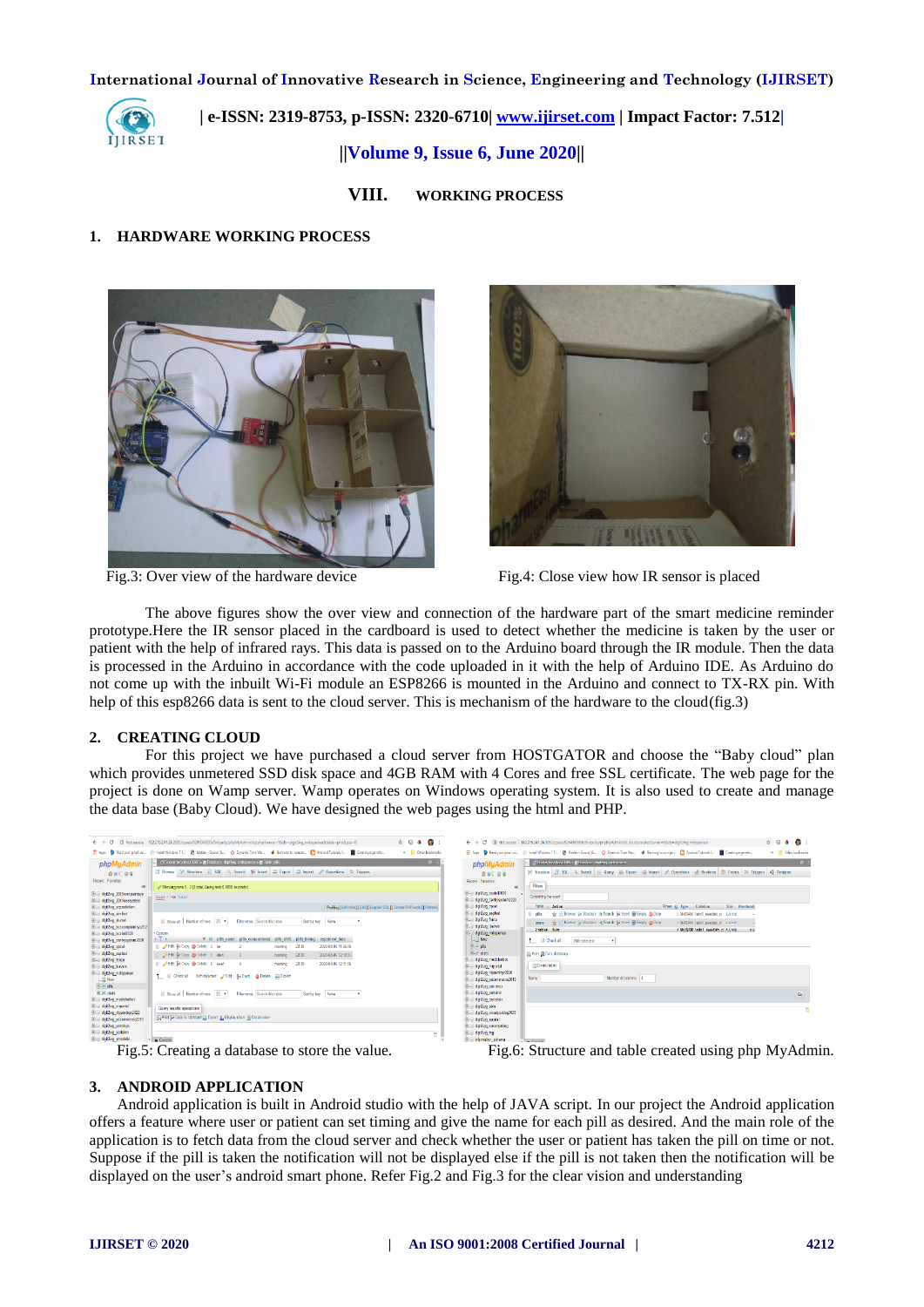

 **| e-ISSN: 2319-8753, p-ISSN: 2320-6710| [www.ijirset.com](http://www.ijirset.com/) | Impact Factor: 7.512|**

**||Volume 9, Issue 6, June 2020||** 



Fig.7: Interface of an android application (Example)

#### **IX. APPLICATIONS AND ADVANTAGES**

- Time to time Reminder to take Medicine.
- Easy Android User Interface to Monitor.
- Easily accessible to family members.
- Avoiding taking of wrong medicine.
- Avoiding wastage of Medicine.
- Compactible
- Flexible
- Easy to detect the errors if any.
- No complex connection
- User friendly
- Low cost
- Zero maintenance.
- Especially very useful for aged people.

# **X. CONCLUSION**

The proposed SMR system takes the idea of automated dispenser to the next level as it has some functionalities that are not included in any other automated dispensers. An account is provided for each patient and no one else can access it except the patient and the caregiver if the credentials were provided to him/her. Also, some statistics are provided about the pills taken with their alarms and the already existing ones. Online database of the users, pills and their alarms are also a great feature that helped in the design of the project. The pills can be edited and created using an android application remotely through smartphones.

#### **REFERENCES**

- [1] Park, KeeHyun & Lim, SeungHyeon, (2012) "Construction of a Medication Reminder.
- [2] Naga Udayini Nyapathi1, Bhargavi Pendlimarri2, Karishma Sk3, Kavya Ch4," Smart Medicine Box using ARM 7 Micro controller", International
- [3] Research Journal of Engineering and Technology (IRJET), Volume: 03 Issue: 05 | May-2016.
- [4] Huang Shih-Chang, Chang Hong-Yi, Jhu Yu-Chen, Chen Guan-You. Theintelligent pill box e design and implementation. ICCE-Taiwan; May2014. p. 26e8. [https://doi.org/10.1109/ICCE-TW.2014.6904076.](https://doi.org/10.1109/ICCE-TW.2014.6904076)
- [5] S.-C. Huang, H.-Y. Chang,Y.-C. Jhu and G.-Y. Chen, "The intelligent pillbox-design and implementation," in Proceedings of the IEEE international conference on consumer electronics, May 26-28, Taiwan.
- [6] Viral Shah, Jigar Shah, Nilesh Singhal, Harsh Shah & Prof. Prashant Uapdhyay, "Smart Medicine Box", Imperial Journal of Interdisciplinary Research (IJIR), Vol-2, Issue-5 ,2016.
- [7] Suneetha Uppala1, B. Rama Murthy2, Smart Medicine Time Indication Box, International Journal of Science and Research (IJSR), Volume 6 Issue 1, January 2017.